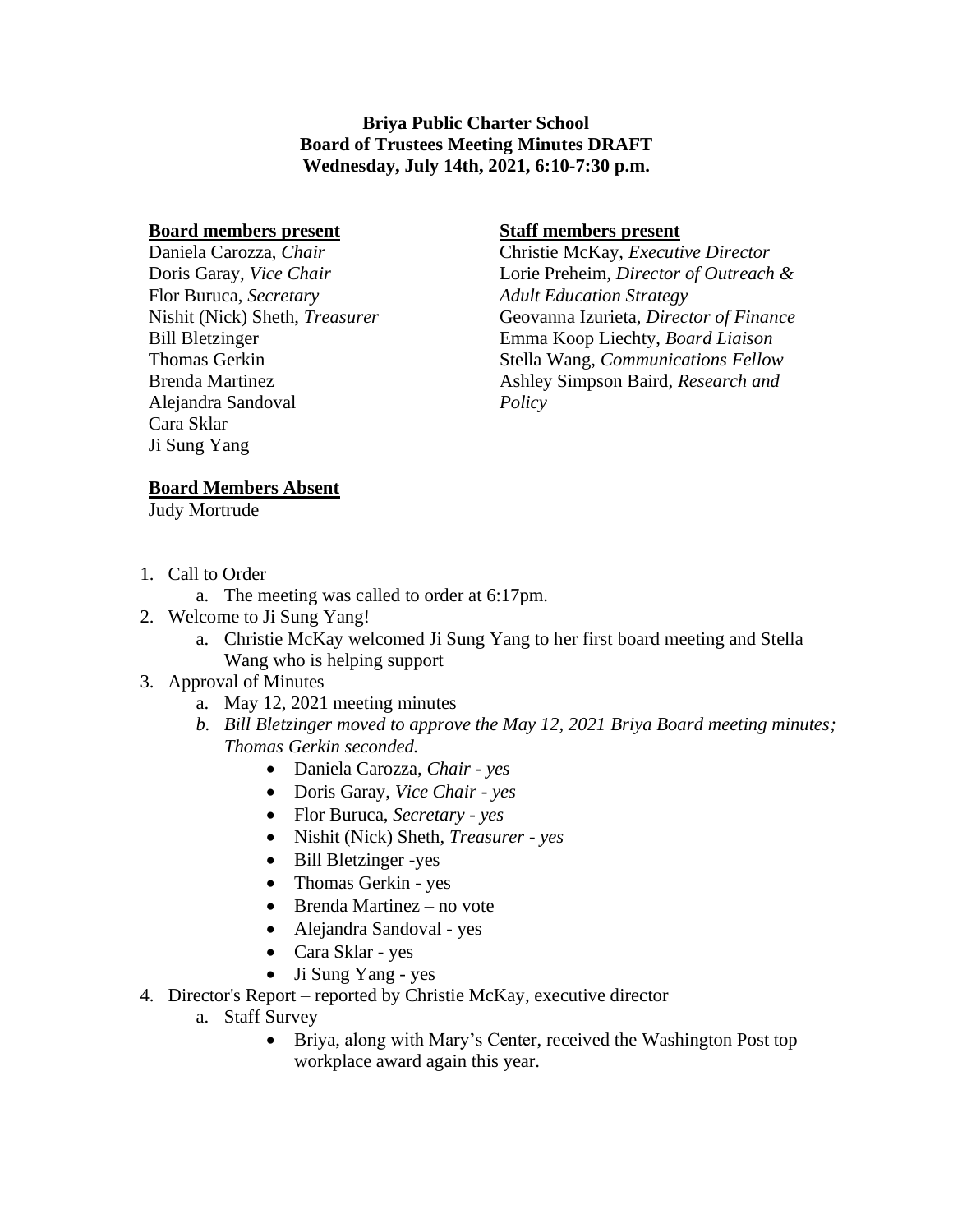- Briya has a score that ranked close to the top of the best department scores at Mary's Center. Briya staff gave Briya/Mary's Center higher than average ratings within all of Mary's Center.
- b. Branding refresh and update to website
	- Briya is doing a brand refresh
	- The school will be redoing its website (design and content) in the coming months
	- The communications team is working with a graphic designer to slightly refresh the Briya logo, colors, and flyer designs
	- The color of the logo will also be adjusted to match the new branding
- c. Updates from Council and DME for the new school year
	- It does not look like there will be any kind of funding increase for facilities from the city
	- There were three iterations of CARES federal funding that Briva has benefited from. In the last CARES funding, Briya will be getting very limited support because Adult Education schools are not considered Title 1 schools.
	- The finance team had budgeted conservatively and receiving this funding was not in Briya's budget for this year, so we will be okay budget-wise.
	- Briya is continuing to advocate that the government consider supporting Adult Education schools in future funding.
- 5. Development Committee reported by Christie McKay, Executive Director
	- a. Bylaw revision (approved by PCSB reported by Ashley Simpson Baird, Director of Research and Policy
		- Briya was encouraged to make revisions to its Bylaws when it went through its charter renewal
		- Briya consulted outside council to update all of our documents
		- Summary of revisions
			- o Changed ESF to Briya (throughout)
			- o Removed "family members of students or graduates" and added "parents of students" and "adult graduates"
			- o Added telephone and video conference options
			- o Added public announcement of meeting
			- o Secretary and treasurer may not hold two offices
			- o Limited powers delegated to committees
			- $\circ$  Dissolution clause if Briya's charter were to be revoked, these are the processes the board would need to go through to close the school.
			- o Minor edits (throughout)
		- A lot of the revisions were made to meet PCSB's requirements and so that the Briya Board could continue to have virtual meetings
		- *Bill Bletzinger moved to approve the bylaw revisions; Nishit Sheth seconded. The motion passed unanimously.*
			- o Daniela Carozza, *Chair*  yes
			- o Doris Garay, *Vice Chair*  yes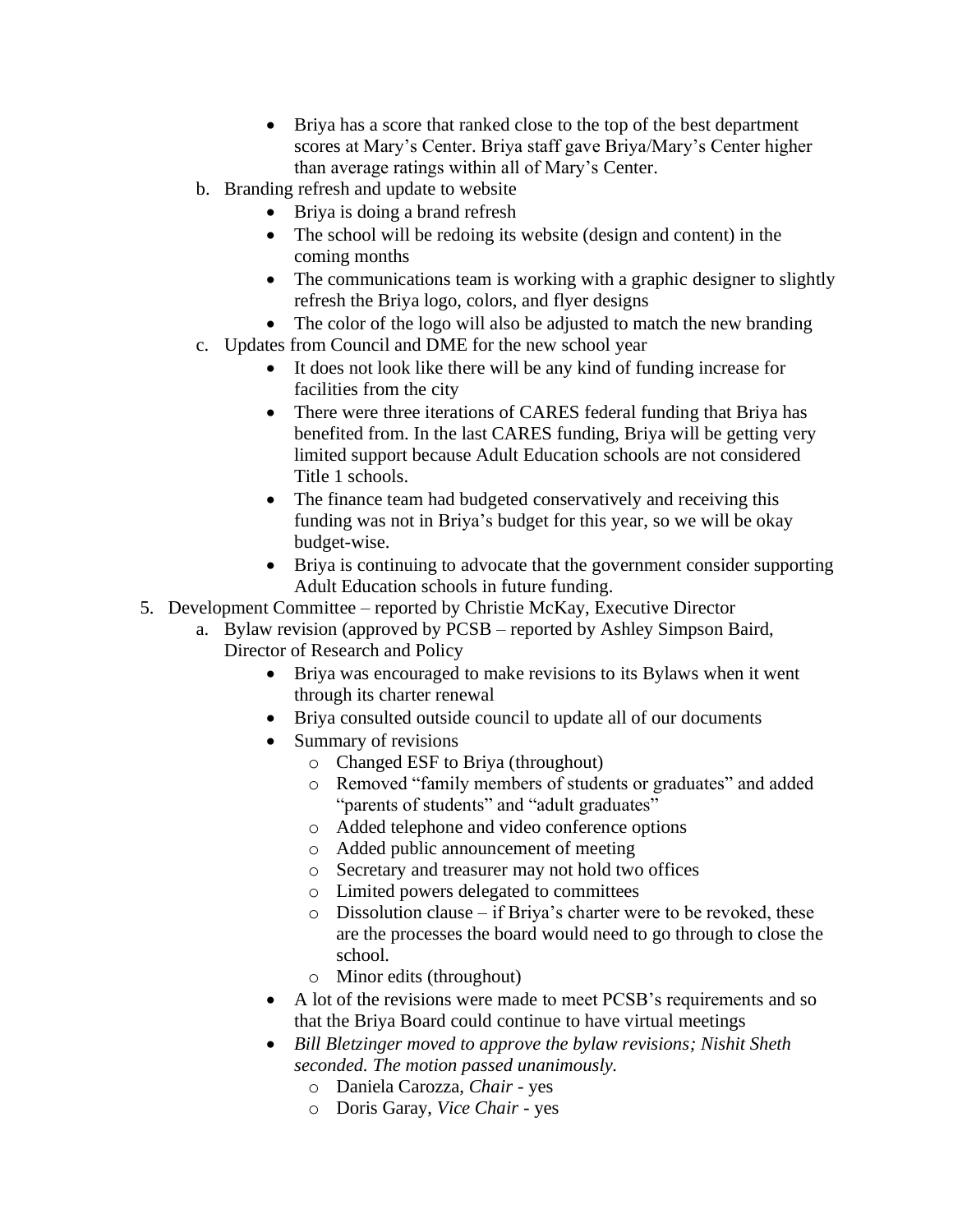- o Flor Buruca, *Secretary* yes
- o Nishit (Nick) Sheth, *Treasurer* yes
- o Bill Bletzinger yes
- o Thomas Gerkin yes
- o Brenda Martinez no vote
- o Alejandra Sandoval yes
- o Cara Sklar yes
- o Ji Sung Yang yes
- b. Staff Equity Statement
	- The school has had an equity committee since 2019. The committee has been meeting once a month and have been busy.
	- Thomas shared the equity committee's equity statement and equity mission.
- c. Board Equity Affirmation Statement
	- Daniela Carozza suggested during the June Development Committee meeting that the Briya Board should put together a statement as a board. Thomas Gerkin and Bill Bletzinger worked together to draft an affirmation statement on behalf of the board. With the Board's support, the Development Committee would like to adopt this affirmation statement in response to the Briya Equity Committee's statement
	- Thomas Gerkin read the proposed Board affirmation statement
	- In additional to the equity statement, the Equity Committee has:
		- o Participated in Mary's Center's IDEA Committee work
		- o Encouraged staff to attend the Rooting out Racism training through Mary's Center
		- o Provided anti-bias trainings
		- o Organized book groups
	- Next steps:
		- o Continue staff trainings
		- o Adult Education is working to incorporate Social Justice Standards into their classrooms
	- Cara Sklar said that she will look over the statement and send at a few small language changes to Thomas and Bill
	- The Development Committee will circulate it through email for further feedback.
	- The Board will give itself the deadline of the end of this month to complete the statement so that it is ready to integrate it into any staff materials
- d. Reminder that September is our annual meeting, in which the board will be signing annual documents and voting in officers
- 6. Finance Committee
	- a. Briya May Financials reported by Nishit Sheth, Treasurer
		- Nishit Sheth presented the high-level changes in Briya's Financial report
			- o The main change in the reports compared to the last time is Briya paid its staff bonuses, which is reflected as an expense in this report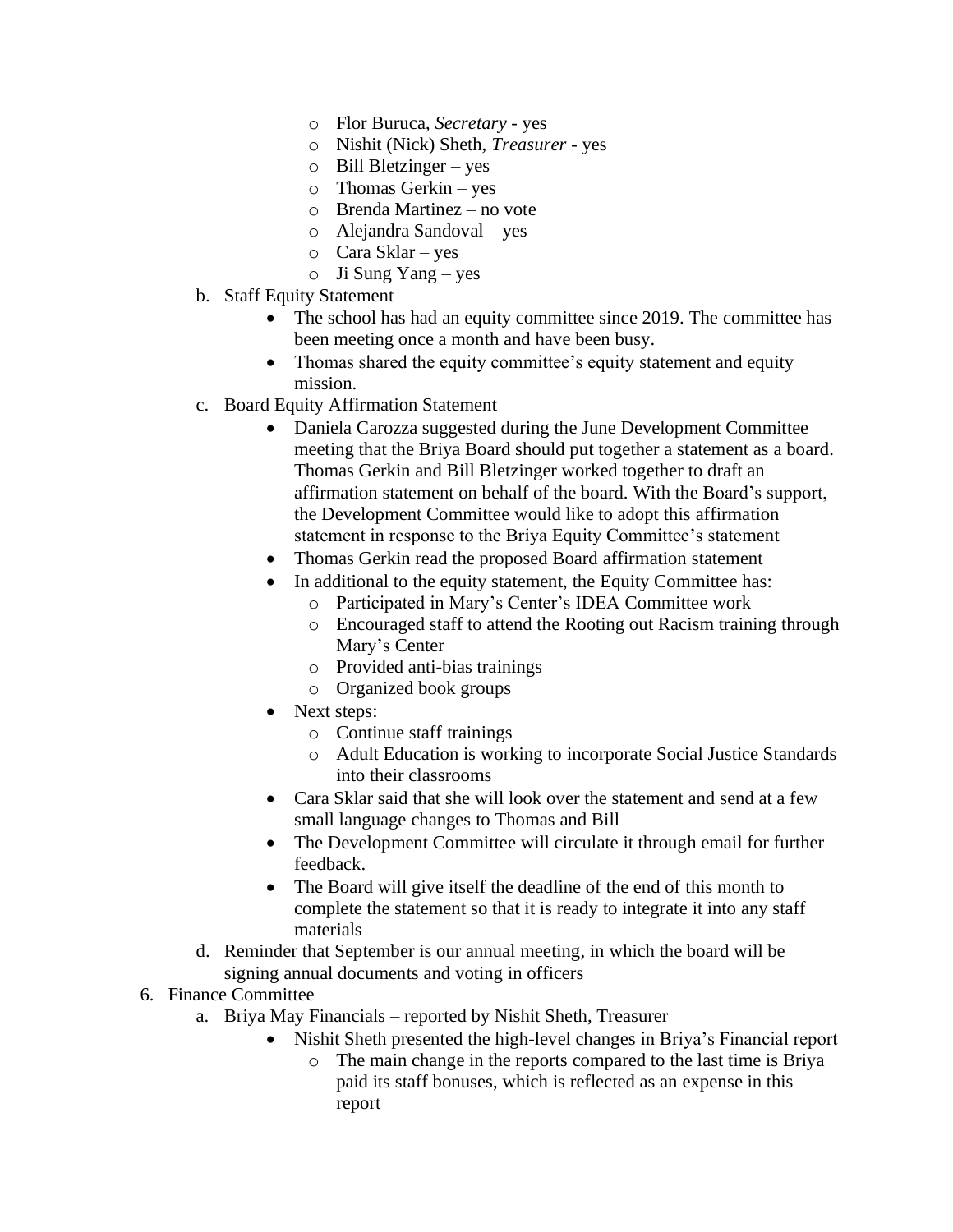- o Another important highlight is that at the end of the year Briya tried to buy supplies with the remainder of our budget
- Briya remains in good shape financially
- b. Investment Committee
	- The Finance Committee is requesting a vote from the board to form an investment committee. The Board used to have a board member who helped and advised Briya on its investments. Now the Finance Committee has selected an investment company (WealthSpire) to manage Briya's investments. The Board will need an investment committee to guide the new investment advisor, WealthSpire. The Investment Committee will include a staff member, a member of the finance committee, and another member who has investment experience (the Finance Committee has candidates who could serve in this capacity).
	- *Doris Garay moved to authorize the formation of an Investment Committee; Bill Bletzinger seconded.*
		- o Daniela Carozza, *Chair*  yes
		- o Doris Garay, *Vice Chair*  yes
		- o Flor Buruca, *Secretary* yes
		- o Nishit (Nick) Sheth, *Treasurer*  yes
		- o Bill Bletzinger yes
		- o Thomas Gerkin yes
		- o Brenda Martinez no vote
		- o Alejandra Sandoval yes
		- o Cara Sklar yes
		- o Ji Sung Yang yes

# 7. Academic Committee

- a. Board Performance Review Goals & Accomplishments
	- Doris Garay shared the goals that the Academic Committee created for the upcoming year.
	- Nishit Sheth shared the goals that the Finance Committee created for the upcoming year
	- Daniela shared about the goals that the Development Committee created for the upcoming year.
	- Daniela shared about the goals for the whole board for the upcoming year, including:
		- o Continuing to shepherd the partnership with Mary's Center through the time of leadership transition
		- o Continue to develop an individual goal program for board members
		- o Support ongoing exploration of a long-term facilities solution
		- o Develop strategies for greater Board involvement in school events
- b. School Leader Performance Review
	- Sub-committee (Chair of each committee) Daniela Carozza (Development), Doris Garay (Academic), Nishit Sheth (Finance)
	- Committee chair (Board chair) Daniela Carozza